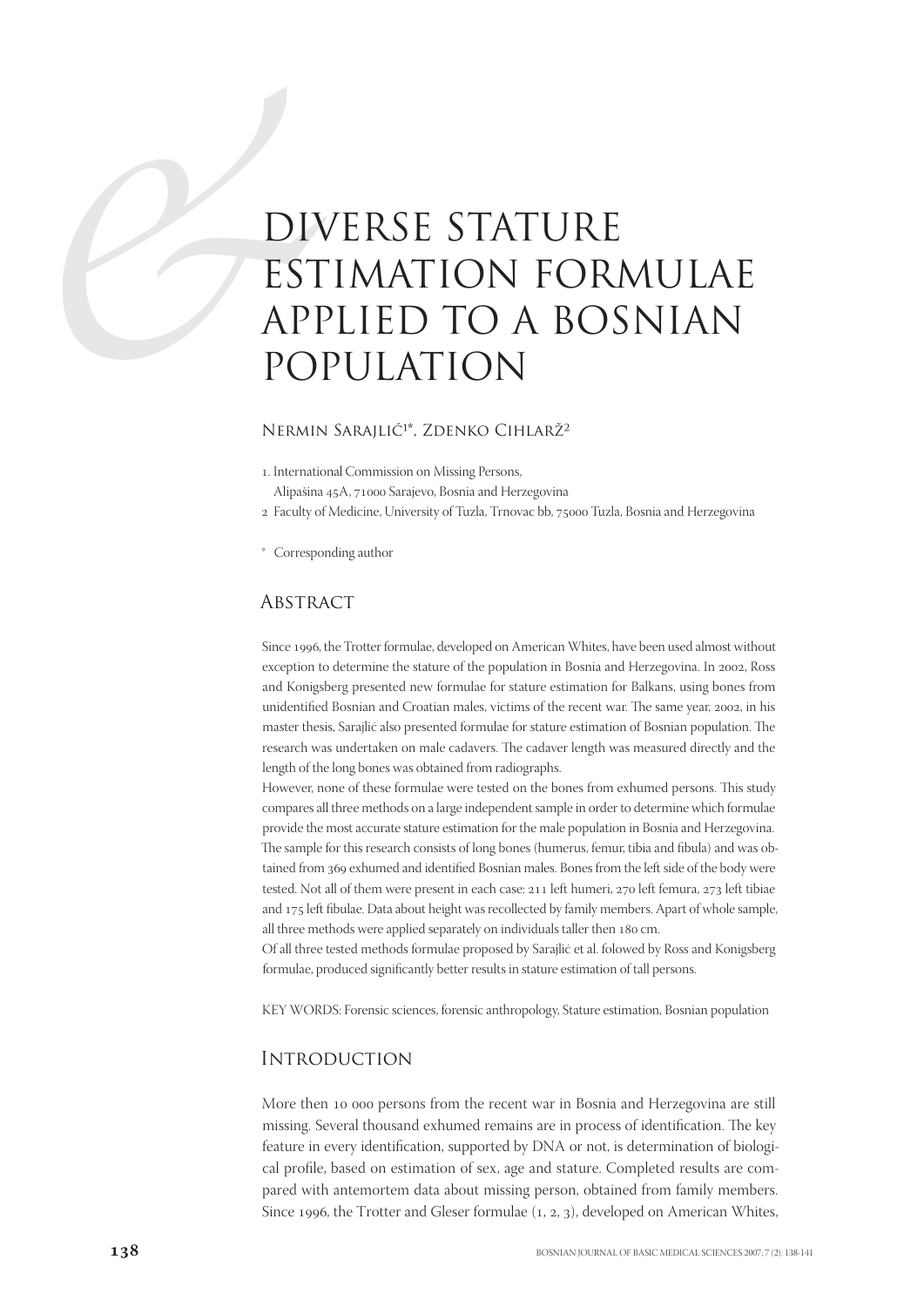have been used almost without exception to determine the stature of the population in Bosnia and Herzegovina. In 2002, Ross and Konigsberg  $(4)$  presented new formulae for stature estimation for Balkans, using bones from unidentified Bosnian and Croatian males, victims of the recent war. Because the actual statures of those persons were not known, the authors used the mean and standard deviation of stature for 19-year-old males from the literature. The same year, 2002, Sarajlić also presented formulae for stature estimation of Bosnian population  $(5)$ . The research was undertaken on male cadavers. The cadaver length was measured directly and the length of the long bones was obtained from radiographs. There were no statistically significant differences between the length of the bones from the left and right sides of the body. Therefore, formulae developed from the average length of bone pairs were recommended for use (6). However, none of these formulae were tested on the bones from exhumed and identified persons. Therefore the main purpose of this study is to compare all three methods on a large independent sample in order to determine which formulae provide the most accurate stature estimation for the male population in Bosnia and Herzegovina.

# Material and Methods

The maximum length  $(7)$  of long bones (humerus, femur, tibia and fibula) from both sides, were measured from 369 males exhumed and identified in north-west part of Bosnia. In each case, the identity of deceased persons was provided by DNA and confirmed by the comparison of antemortem and postmortem data. All individuals in the study were aged from 19 to 58 years. All bones were not present in each case so the sample consists of  $211$  left humeri,  $270$  left femora,  $273$  left tibiae,  $175$ left fibulae, 207 right humeri, 175 right femora, 240 right tibiae and 162 right fibulae. Considering the larger number, only the bones of left side were used for this research. Antemortem data about the height of identified persons was recollected by family members. In only 2% of the

|                                            | Stature | Humerus | Femur | Tibia | Fibula |  |  |
|--------------------------------------------|---------|---------|-------|-------|--------|--|--|
| Mean                                       | 176,63  | 33.79   | 47.46 | 38.68 | 38.21  |  |  |
| Standard Error                             | 0.35    | 0.12    | 0.14  | 0.13  | 0,16   |  |  |
| <b>Standard Deviation</b>                  | 6.68    | 1,17    | 2.32  | 2.23  | 2,06   |  |  |
| Minimum                                    | 160     | 29.4    | 42.4  | 31.1  | 32     |  |  |
| Maximum                                    | 203     | 39.4    | 54.8  | 45.4  | 44.6   |  |  |
| N                                          | 369     | 211     | 270   | 273   | 175    |  |  |
| Maan. Abaaluta maan aman M. Canada munkan. |         |         |       |       |        |  |  |

Mean: Absolute mean error; N: Sample number;

All values are presented in cm

TABLE 1. Descriptive statistics for reported stature and measured length of the long bones

cases families reported the exact stature of the missing or there were either military or medical records of stature of those persons. In other cases, whenever possible, measurements of a surviving male cousin, who were mature before the war, were taken and the height of the missing person was estimated according to their height. Three groups of stature estimation formulae were used: Trotter and Gleser (1) for humerus, femur, tibia, fibula and the sum of lengths of femur and tibia; Ross and Konigsberg  $(4)$  equations for humerus, femur and tibia and formulae developed by Sarajlić et al. (6) according to length for femur, tibia, fibula and the sum of lengths of femur and tibia. Differences between absolute mean errors from the antemortem stature of all three models were analyzed. Two-way ANOVA with Tukey-Kramer test was applied. In the cases where it was possible to compare only two formulae (humerus, fibula and the sum of lengths of femur and tibia), pared t-test was used. The level of significance was 0,05. Apart from the whole sample, all three models were tested separately for the individuals taller then 180 cm.

#### **RESULTS**

Descriptive statistics for reported living stature and measured length of the long bones are presented in Table 1. Table 2 presents descriptive statistics for the mean difference from the real stature for each bone and for the sum of lengths of femur and tibia applying all three methods. Sarajlić et al. formulae (6) demonstrate the lowest divergence, followed by Ross and Konigs-

|           | Humerus |         | Femur |         |          | Tibia |         | Fibula   |         | Femur + Tibia |         |          |
|-----------|---------|---------|-------|---------|----------|-------|---------|----------|---------|---------------|---------|----------|
|           | Ross    | Trotter | Ross  | Trotter | Sarajlić | Ross  | Trotter | Sarajlić | Trotter | Sarailić      | Trotter | Sarajlić |
| Mean      | 3,63    | 4,04    | 3,14  | 3,22    | 3,14     | 3,27  | 4,19    | 3,12     | 3,58    | 3,46          | 2,94    | 2,90     |
| <b>SE</b> | 0,20    | 0,21    | 0,15  | 0,15    | 0,15     | 0,15  | 0,18    | 0,14     | 0,21    | 0,20          | 0,14    | 0,13     |
| SD        | 2,87    | 3,11    | 2,53  | 2,54    | 2,40     | 2,46  | 2,92    | 2,36     | 2,76    | 2,71          | 2,18    | 2,04     |
| Min.      | 0,00    | 0,05    | 0,01  | 0,01    | 0,02     | 0,02  | 0,08    | 0,01     | 0,00    | 0,03          | 0,00    | 0,05     |
| Max.      | 13,24   | 14,98   | 16,54 | 13,58   | 14,26    | 12,97 | 14,79   | 11,74    | 13,78   | 10,98         | 10,43   | 10,27    |
| N         | 211     | 211     | 270   | 270     | 270      | 273   | 273     | 273      | 175     | 175           | 231     | 231      |

Mean: Absolute mean error; SE: Standard error; SD: Standard deviation; Min.: Minimum; Max.: Maximum; N: Sample number; All values are presented in cm

TABLE 2. Descriptive statistics for mean for all three methods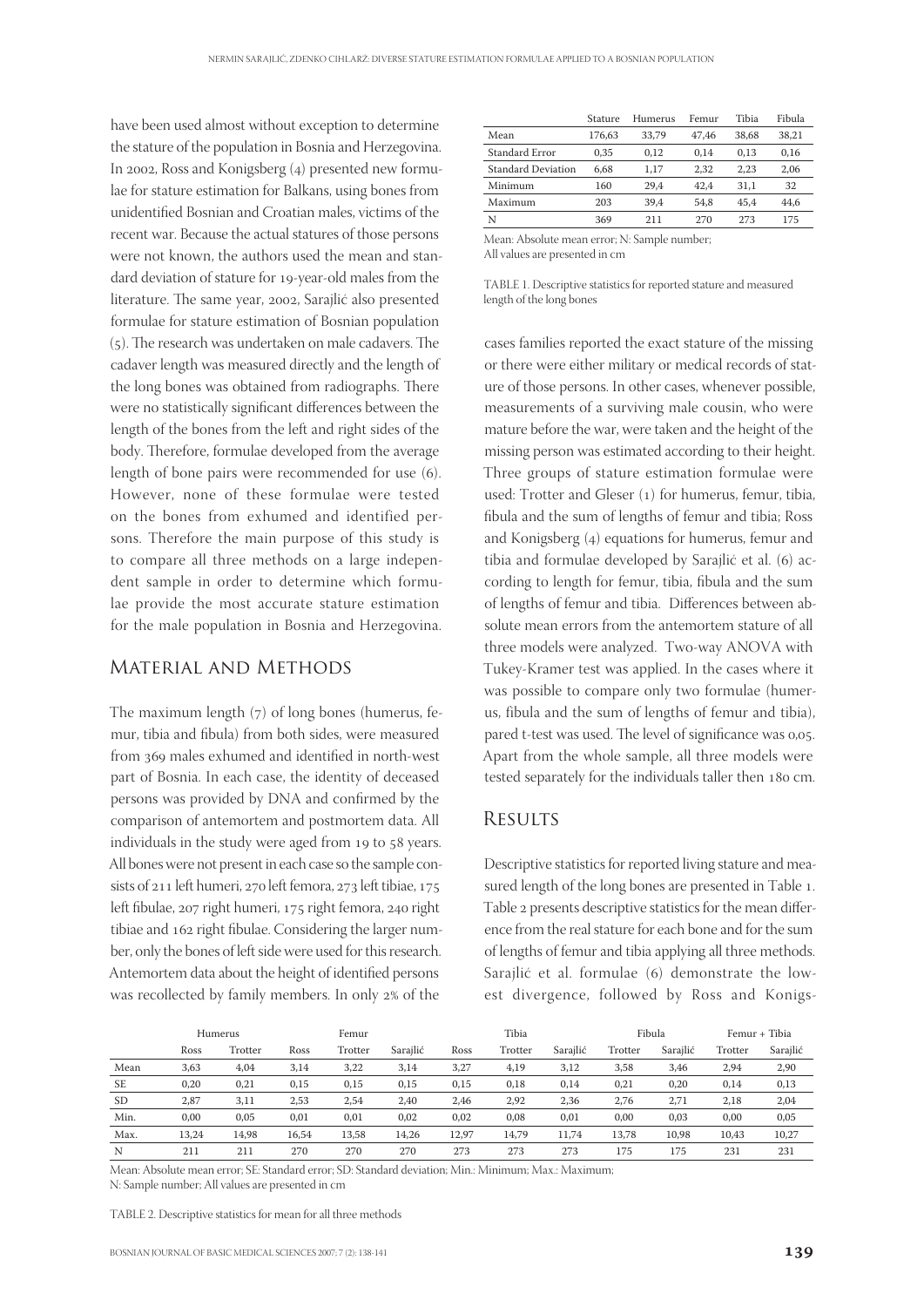High costs are limitation factor for taking huge number of samples for DNA analysis. Considering that, comparison of antemortem and postmortem data, based on estimation of biological profile, is crucial for determination that all bones from the one case belong to the same individual. An additional problem in Bosnia and Herzegovina is

|           |       | Femur   |          |       | Tibia   |          |
|-----------|-------|---------|----------|-------|---------|----------|
|           | Ross  | Trotter | Sarajlić | Ross  | Trotter | Sarajlić |
| Mean      | 4.97  | 5.14    | 4.36     | 4.99  | 6.56    | 3,26     |
| <b>SE</b> | 0.38  | 0.39    | 0.35     | 0.40  | 0.42    | 0,29     |
| <b>SD</b> | 2.99  | 3.12    | 2,78     | 3,02  | 3.21    | 2,18     |
| Min.      | 0.33  | 0,17    | 0.03     | 0,38  | 0.21    | 0,06     |
| Max.      | 11,71 | 11,92   | 10.94    | 12,97 | 14.79   | 8,19     |
| N         | 63    | 63      | 63       | 58    | 58      | 58       |
|           |       |         |          |       |         |          |

Mean: Mean: Absolute mean error; SE: Standard error; SD: Standard deviation; Min.: Minimum; Max.: Maximum; N: Sample number;

All values are presented in cm

TABLE 3. Descriptive statistical analysis of mean for the persons taller then 180 cm

berg  $(4)$  and then Trotter and Gleser  $(1)$  equations. Only when Sarajlić et al. (6) and Ross and Konigsberg  $(4)$  formulae were applied for femur there were no differences in absolute mean error and standard error of the estimates, however standard deviation is lower using Sarajlić et al. (6). Results of statistical analysis for humerus showed signicantly better stature estimation with Ross and Konigsberg formula  $(4)$  in comparison to Trotter and Gleser formula  $(1)$ . On the other hand, there were no significant differences in stature calculation from length of fibula and the sum of lengths of femur and tibia between different authors. Identical results were obtained for the femur. No significant differences were found whe using Ross and Konigsberg  $(4)$  and Sarajlić et al.  $(6)$  formulae for tibia but both equations significantly better calculate stature of Bosnian population then Trotter and Gleser  $(1)$  formula. Practical use and previously published study (6) showed that Trotter and Gleser formulae (1) especially underestimate the stature of tall individuals. Therefore, separate analysis was performed for the individuals taller then 180 cm. Results of descriptive statistical analysis were presented in Table 3. Deviations from the real stature were higher in comparison to the total sample but they were lowest when Sarajlić et al. (6) formulae were used. Results of two-way ANOVA analysis with Tukey-Kramer test confirmed significant differences between all models except among Ross and Konigsberg  $(4)$  and Trotter and Gleser  $(1)$  formula for femur.

## Discussion

Determination of biological profile including estimation of stature is particularly important during the process of identification of the remains exhumed from the mass graves, especially secondary mass graves with highly commingled skeletal remains  $(8, 9)$ .

**140** BOSNIAN JOURNAL OF BASIC MEDICAL SCIENCES 2007; 7 (2): 138-141 lack of records for either measured or reported height of the missing. The majority of military records containing such data were destroyed during the war. Therefore, in more then 95% of cases data about height of missing persons were obtained from family members. Variations of the height depending on the part of the day are known (10). Inaccuracies of height information obtained from driver's licenses were reported  $(11, 12)$ . Ousley  $(13)$  stated that forensic stature should be preferred to biological stature. According to him, biological stature is anyhow not known in forensic cases and therefore forensic stature, like those reported on driver's licenses, is more relevant. Given the absence of antemortem data for the height of the missing, estimated forensic stature (by close relatives) has to be considered as equivalent to biological stature in this situation. Ross and Konigsberg showed in their research that formulae based on Trotter and Gleser (1) systematically underestimate stature in the Balkans. Sarajlić et al.  $(6)$  stated that the Trotter and Gleser  $(1)$  formulae underestimate the stature of tall people in Bosnia. In his study  $(6)$ , the comparison with Trotter and Gleser's method  $(1)$  was made with the same sample from which the new formulae were derived. However, none of these formulae were tested on the bones from exhumed and identified persons. Present research, considering the whole sample, confirmed that of all three tested models Sarajlić et al. formulae (6) give the most accurate and the most precise stature estimation of identified persons in Bosnia and Herzegovina. The lower value of absolute mean error and standard error were considered as the measures of accuracy and precision  $(14)$ . Sarajlić et al.  $(6)$  and Ross and Konigsberg  $(4)$  formulae for femur were only exception, with identical mean absolute difference and standard error of estimate. None of the used models produced significantly better estimates of stature of Bosnian population. The critical significant difference was found only for Ross and Konigsberg (4) formula for humerus and Sarajlić et al. (6) and Ross and Konigsberg (4) formulae for tibia. Pelin and Duyar  $(15)$  showed that stature-group-specific formulae categorized as short  $(1652 \text{ mm and } be$ low), medium ( $1653$  to  $1840$  mm), and tall ( $1841$  and above), were more accurate than all other equations,